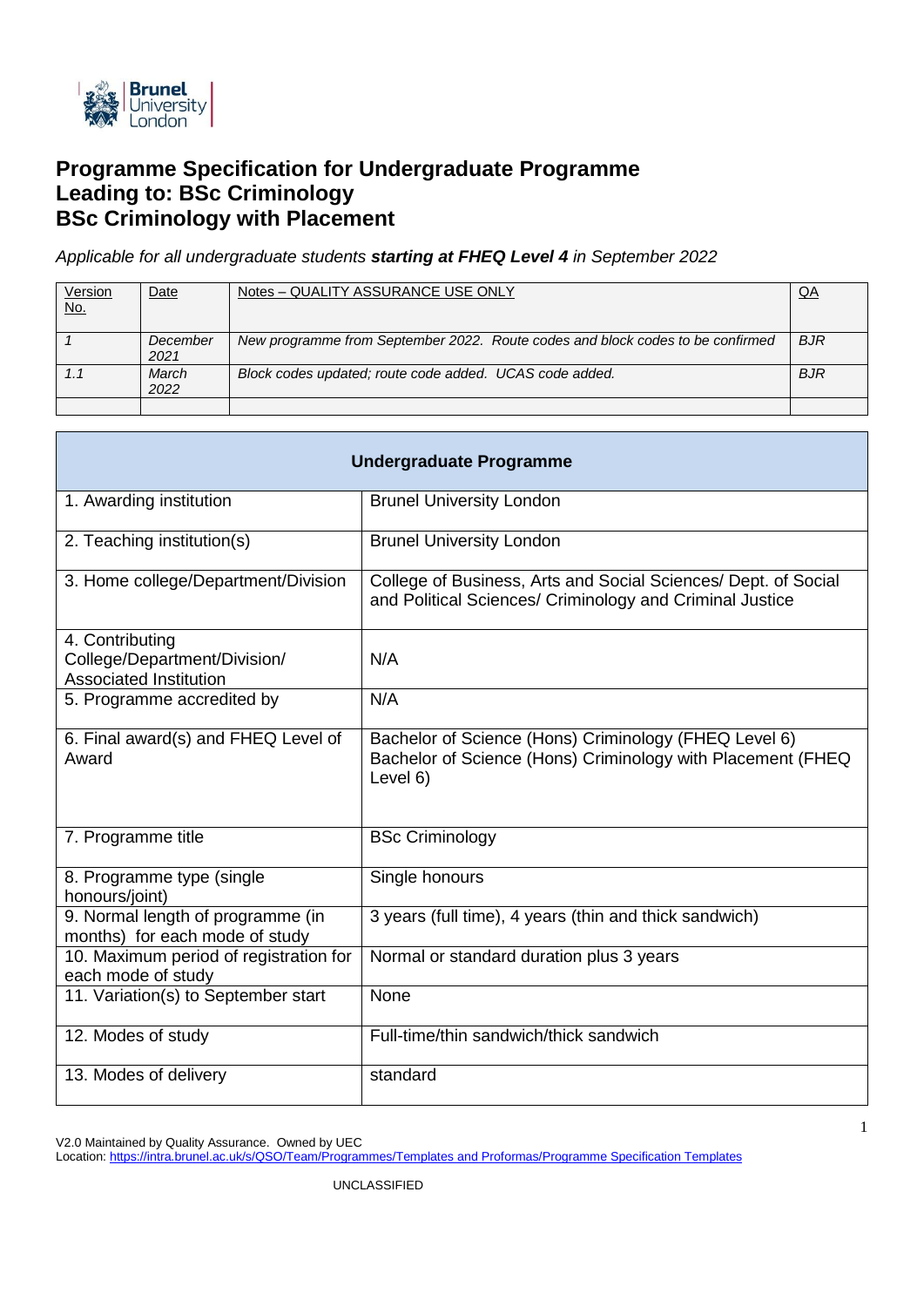| 14. Intermediate awards and titles<br>with FHEQ Level of Award                                                                       | Certificate of Higher Education in Criminology (FHEQ Level 4)<br>Diploma of Higher Education in Criminology (FHEQ Level 5)<br>Diploma of Higher Education in Criminology with Placement<br>(FHEQ Level 5)<br>BSc (Ord) Criminology (FHEQ Level 6)<br>BSc (Ord) Criminology with Placement (FHEQ Level 6)                                                                                                                                                                                                                                                                                                                                                                                                                                                                                                                                                                                                                                                                                                                                                                                                                                                                                                                                                                                                                                                                                                                                                                                                                                |
|--------------------------------------------------------------------------------------------------------------------------------------|-----------------------------------------------------------------------------------------------------------------------------------------------------------------------------------------------------------------------------------------------------------------------------------------------------------------------------------------------------------------------------------------------------------------------------------------------------------------------------------------------------------------------------------------------------------------------------------------------------------------------------------------------------------------------------------------------------------------------------------------------------------------------------------------------------------------------------------------------------------------------------------------------------------------------------------------------------------------------------------------------------------------------------------------------------------------------------------------------------------------------------------------------------------------------------------------------------------------------------------------------------------------------------------------------------------------------------------------------------------------------------------------------------------------------------------------------------------------------------------------------------------------------------------------|
| 15. UCAS Code                                                                                                                        | 3 year FT - L311<br>4 year TN - L312<br>4 year TK - L313                                                                                                                                                                                                                                                                                                                                                                                                                                                                                                                                                                                                                                                                                                                                                                                                                                                                                                                                                                                                                                                                                                                                                                                                                                                                                                                                                                                                                                                                                |
| 16. HECoS Code                                                                                                                       | 100484                                                                                                                                                                                                                                                                                                                                                                                                                                                                                                                                                                                                                                                                                                                                                                                                                                                                                                                                                                                                                                                                                                                                                                                                                                                                                                                                                                                                                                                                                                                                  |
| 17. Route Code                                                                                                                       | M78AUCRIMIN                                                                                                                                                                                                                                                                                                                                                                                                                                                                                                                                                                                                                                                                                                                                                                                                                                                                                                                                                                                                                                                                                                                                                                                                                                                                                                                                                                                                                                                                                                                             |
| 18. Relevant subject benchmark<br>statements and other external and<br>internal reference points used to<br>inform programme design. | <b>UK Quality Code for Higher Education</b><br><b>QAA Subject Benchmark Statement - Criminology</b><br>Brunel 2030<br>Brunel Placement Learning Policy, as published under the<br>'Placements' section of the 'Managing Higher Education Provision with<br>Others' page.                                                                                                                                                                                                                                                                                                                                                                                                                                                                                                                                                                                                                                                                                                                                                                                                                                                                                                                                                                                                                                                                                                                                                                                                                                                                |
| 19. Admission Requirements                                                                                                           | Details of entry requirements are provided on the University's<br>and College website.<br>Levels of English for non-native speakers are outlined on the<br>University's language requirements pages.                                                                                                                                                                                                                                                                                                                                                                                                                                                                                                                                                                                                                                                                                                                                                                                                                                                                                                                                                                                                                                                                                                                                                                                                                                                                                                                                    |
| 20. Other relevant information (e.g.<br>study abroad, additional information<br>on placements)                                       | Information for Placements:<br>The BSc Criminology with Placement offers a 4-year thin- or<br>thick sandwich mode of study, designed to link academic<br>learning with practical experience and knowledge gained in two<br>separate periods of Work Placement. This experience<br>contributes to the superior employability of our students on<br>graduation.<br>For the thin-sandwich the first work Placement takes place<br>during the Year 1 summer term and Year 2 autumn term. The<br>second Work Placement takes place during Year 3 spring and<br>summer terms. For the thick sandwich, a single placement is<br>carried out in FHEQ Level 5.<br>The University has a specialist Placement & Careers Centre,<br>staffed on a full-time basis year-round, in order to help students<br>find suitable Placements. Within the Placement and Careers<br>Centre are a team of Placement Officers and Placement<br>Assistants who work with organizations to obtain work<br>placement opportunities and provide a service to students to<br>help them secure a work placement that is relevant to their<br>course of study. Those who wish to organize their own<br>Placement are also encouraged to do so, subject to approval by<br>the Placement & Careers Centre. While on Placement, each<br>student is assigned a Work Placement Tutor who is a member of<br>academic staff who ensures that the Placement is proceeding<br>without any major problems, and offers advice and guidance on<br>placement learning and assessment. |

V1.8 Maintained by Quality Assurance. Owned by UEC

Location[: https://intra.brunel.ac.uk/s/QSO/Team/Programmes/Programme Specification Master Proformas and Guidance/Undergraduate](https://intra.brunel.ac.uk/s/QSO/Team/Programmes/Templates%20and%20Proformas/Undergraduate) UNCLASSIFIED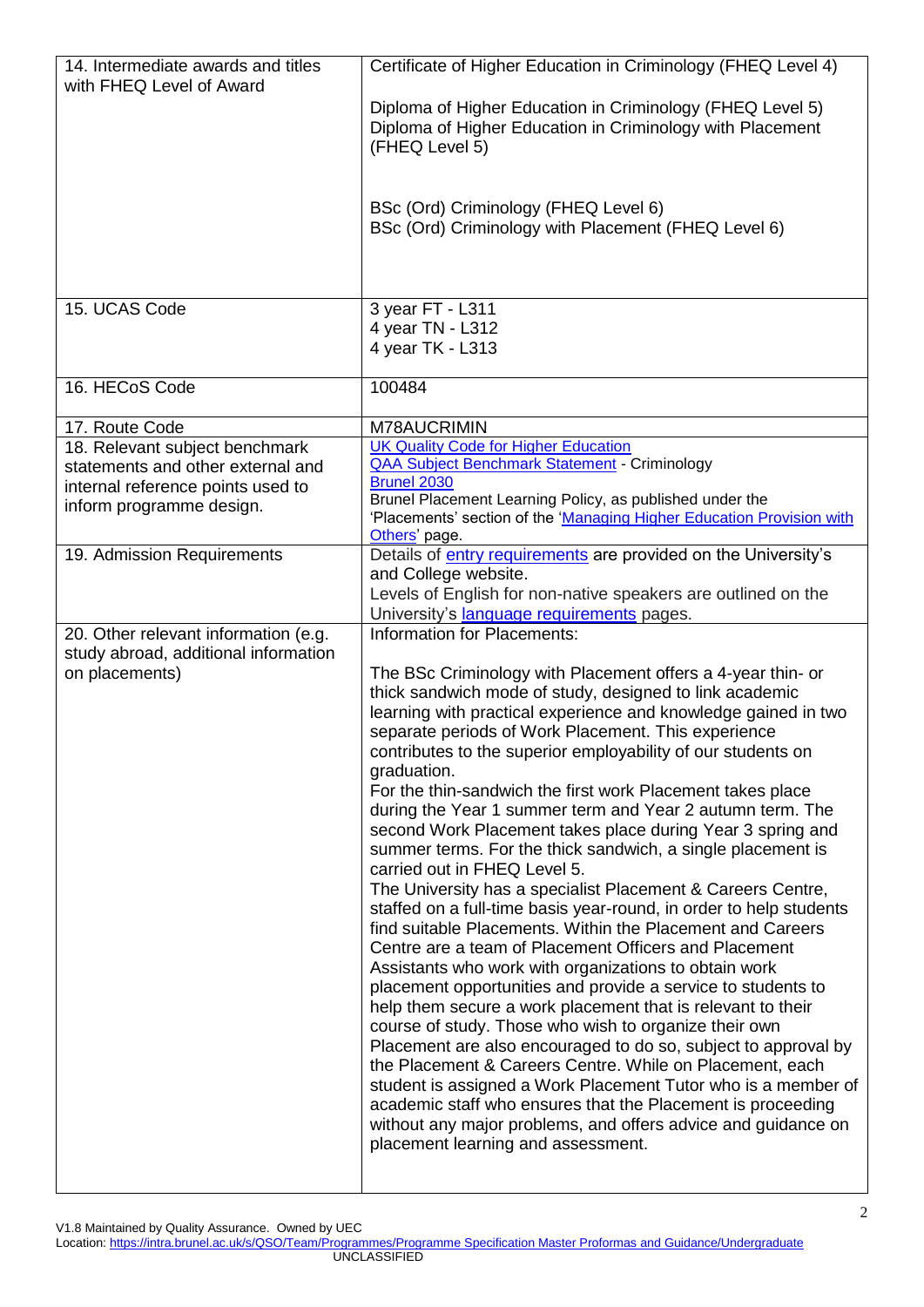| Students on a BSc Criminology programme will expect to have<br>an array of employment opportunities across the public, private<br>and voluntary sectors. This might be in different sectors of the<br>criminal justice system, such as prisons and probation services.<br>But it might also be in a number of related services such as drug<br>and alcohol support services, youth services, victim support<br>services (increasingly in areas of child protection, internet safety,<br>prevention of radicalisation and extremism), as well as other<br>third sector organisations and community-based services. As<br>criminology graduates, they will also have career opportunities in<br>different policing roles: in a range of police services, border<br>security, the National Crime Agency and numerous others<br>including the private sector security services. Criminology<br>graduates will also have the opportunities for further study at<br>postgraduate level in related disciplines at Brunel or more<br>specifically related to Criminology in London as well as in other<br>HE institutions. |
|--------------------------------------------------------------------------------------------------------------------------------------------------------------------------------------------------------------------------------------------------------------------------------------------------------------------------------------------------------------------------------------------------------------------------------------------------------------------------------------------------------------------------------------------------------------------------------------------------------------------------------------------------------------------------------------------------------------------------------------------------------------------------------------------------------------------------------------------------------------------------------------------------------------------------------------------------------------------------------------------------------------------------------------------------------------------------------------------------------------------|
| None                                                                                                                                                                                                                                                                                                                                                                                                                                                                                                                                                                                                                                                                                                                                                                                                                                                                                                                                                                                                                                                                                                               |
| Link to programme information on the College website.<br>N/A at this stage                                                                                                                                                                                                                                                                                                                                                                                                                                                                                                                                                                                                                                                                                                                                                                                                                                                                                                                                                                                                                                         |
|                                                                                                                                                                                                                                                                                                                                                                                                                                                                                                                                                                                                                                                                                                                                                                                                                                                                                                                                                                                                                                                                                                                    |

### **23. EDUCATIONAL AIMS OF THE PROGRAMME**

- To produce graduates that have a strong critical understanding of the history of the discipline, its evolution and the main debates that have shaped it as a subject area.
- To enable students to situate crime and deviance in both the global and the local context.
- To provide students with a sound critical and theoretical understanding of criminology as well as a real world (empirical) understanding of how it manifests itself in concrete situations.
- To conduct research and analyse findings using different methodologies and techniques.
- To educate students to conduct research in line with the ethical principles that governs criminological research.
- To produce graduates with the necessary transferable intellectual, vocational and interpersonal skills appropriate to the contemporary employment market and postgraduate study.
- To enable students, through two work placement routes (4yr thin sandwich or thick sandwich), to develop skills and knowledge relevant to work and professional practice.

#### **24. PROGRAMME AND INTERMEDIATE LEARNING OUTCOMES**

V1.8 Maintained by Quality Assurance. Owned by UEC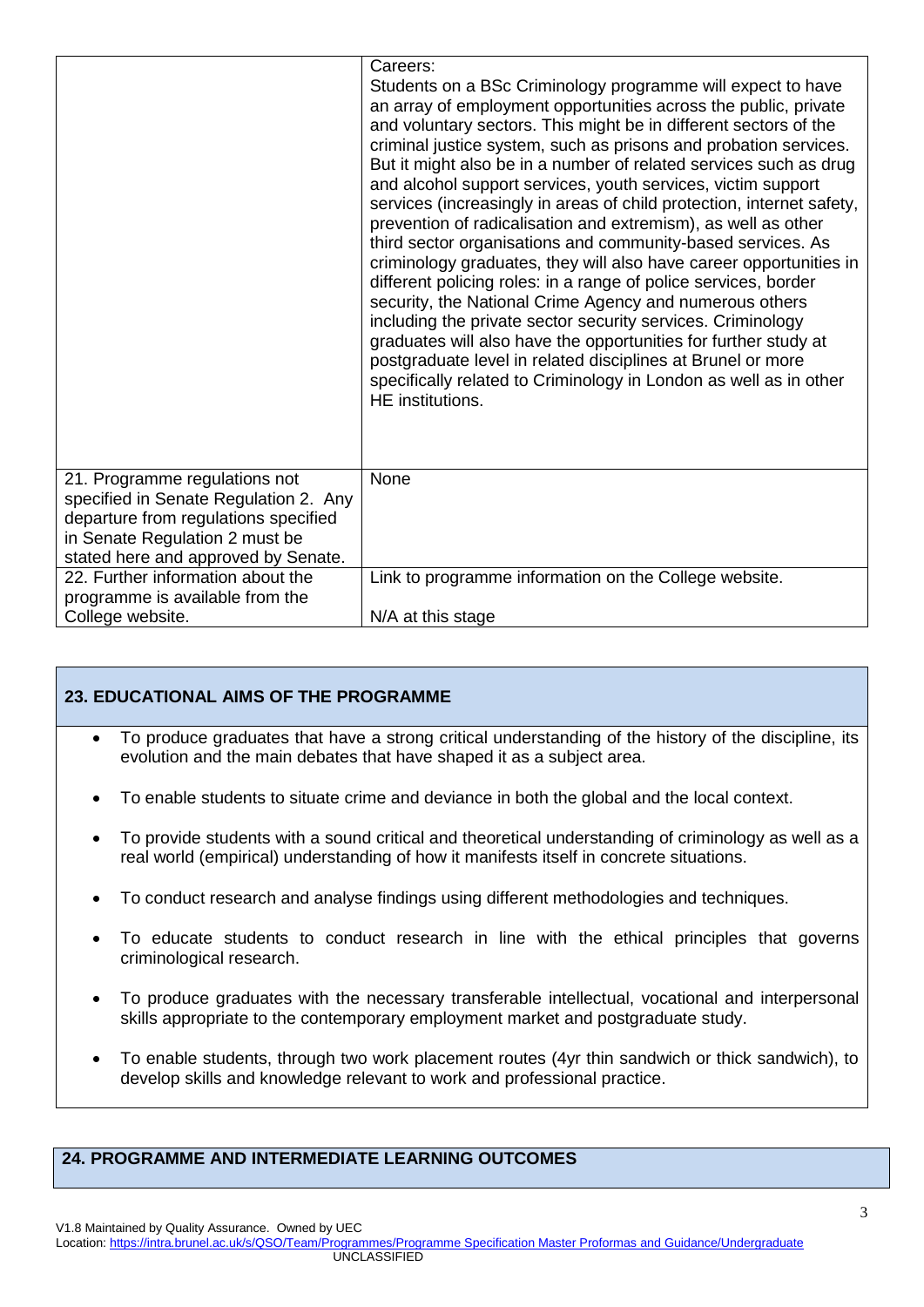| The programme provides opportunities for students to develop and demonstrate knowledge and<br>understanding (K) cognitive (thinking) skills (C) and other skills and attributes (S) in the following areas: |                                                                                                                                                     |                                                                                                                            |                                                                    |                                                     |                                                                    |
|-------------------------------------------------------------------------------------------------------------------------------------------------------------------------------------------------------------|-----------------------------------------------------------------------------------------------------------------------------------------------------|----------------------------------------------------------------------------------------------------------------------------|--------------------------------------------------------------------|-----------------------------------------------------|--------------------------------------------------------------------|
| Year<br>and<br><b>FHEQ</b><br>level                                                                                                                                                                         | Category<br>$(K =$ knowledge<br>and<br>understanding,<br>C.<br>$\equiv$<br>cognitive<br>(thinking) skills,<br>$S = other skills$<br>and attributes) | <b>Learning Outcome</b>                                                                                                    | <b>Associated</b><br><b>Assessment</b><br><b>Blocks</b><br>Code(s) | <b>Associated</b><br><b>Study Blocks</b><br>Code(s) | <b>Associated</b><br><b>Modular</b><br><b>Blocks</b><br>Code(s)    |
|                                                                                                                                                                                                             | Year 1 and FHEQ Level 4                                                                                                                             |                                                                                                                            |                                                                    |                                                     |                                                                    |
| 4                                                                                                                                                                                                           | K                                                                                                                                                   | Know and comprehend key<br>concepts, theories and<br>approaches within criminology                                         |                                                                    |                                                     | CY1600<br>CY1601<br>CY1602<br>CY1603                               |
| $\overline{4}$                                                                                                                                                                                              | K                                                                                                                                                   | Know and understand the range<br>and appropriate use of research<br>methods.                                               | SO1802                                                             | SO1701<br>SO1704                                    | CY1603                                                             |
| $\overline{4}$                                                                                                                                                                                              | $\mathsf{C}$                                                                                                                                        | Ability to engage criminological<br>concepts, theories and methods                                                         |                                                                    |                                                     | CY1600<br>CY1601<br>CY1602<br>CY1603                               |
| $\overline{4}$                                                                                                                                                                                              | $\mathsf C$                                                                                                                                         | Know and understand how to<br>make reasoned arguments<br>backed up by evidence.                                            | SO1801<br>SO1802                                                   | SO1701<br>SO1704                                    | CY1600<br>CY1601<br>CY1602<br>CY1603                               |
| $\overline{4}$                                                                                                                                                                                              | S                                                                                                                                                   | Identify and analyse the<br>complexity of social and cultural<br>situations in relation to crime,<br>deviance and justice. | SO1801<br>SO1802                                                   |                                                     | CY1600<br>CY1601<br>CY1602                                         |
| $\overline{4}$                                                                                                                                                                                              | S                                                                                                                                                   | Know and comprehend how to<br>communicate effectively.                                                                     |                                                                    | SO1701<br>SO1704                                    | <b>AII FHEQ</b><br>Level 4<br>blocks                               |
|                                                                                                                                                                                                             | Year 2 and FHEQ Level 5                                                                                                                             |                                                                                                                            |                                                                    |                                                     |                                                                    |
| 5                                                                                                                                                                                                           | K                                                                                                                                                   | Analyse key concepts and<br>theoretical approaches within<br>criminology                                                   |                                                                    |                                                     | CY2601<br>CY2602<br>CY2603<br>CY2604<br>CY2605<br>CY2606<br>CY2607 |
| 5                                                                                                                                                                                                           | K                                                                                                                                                   | Analyse structures and<br>processes of crime, deviance,<br>justice and social harm                                         |                                                                    |                                                     | CY2601<br>CY2602<br>CY2605<br>CY2607                               |
| 5                                                                                                                                                                                                           | $\mathsf{C}$                                                                                                                                        | Critically examine and engage<br>with positions and debates<br>within criminology                                          |                                                                    |                                                     | CY2601<br>CY2602<br>CY2603<br>CY2605<br>CY2604<br>CY2606           |
| 5                                                                                                                                                                                                           | $\mathsf{C}$                                                                                                                                        | Examine different methods of<br>sociological and criminological<br>inquiry and data collection and                         |                                                                    |                                                     | CY2601<br>CY2604<br>CY2603                                         |

V1.8 Maintained by Quality Assurance. Owned by UEC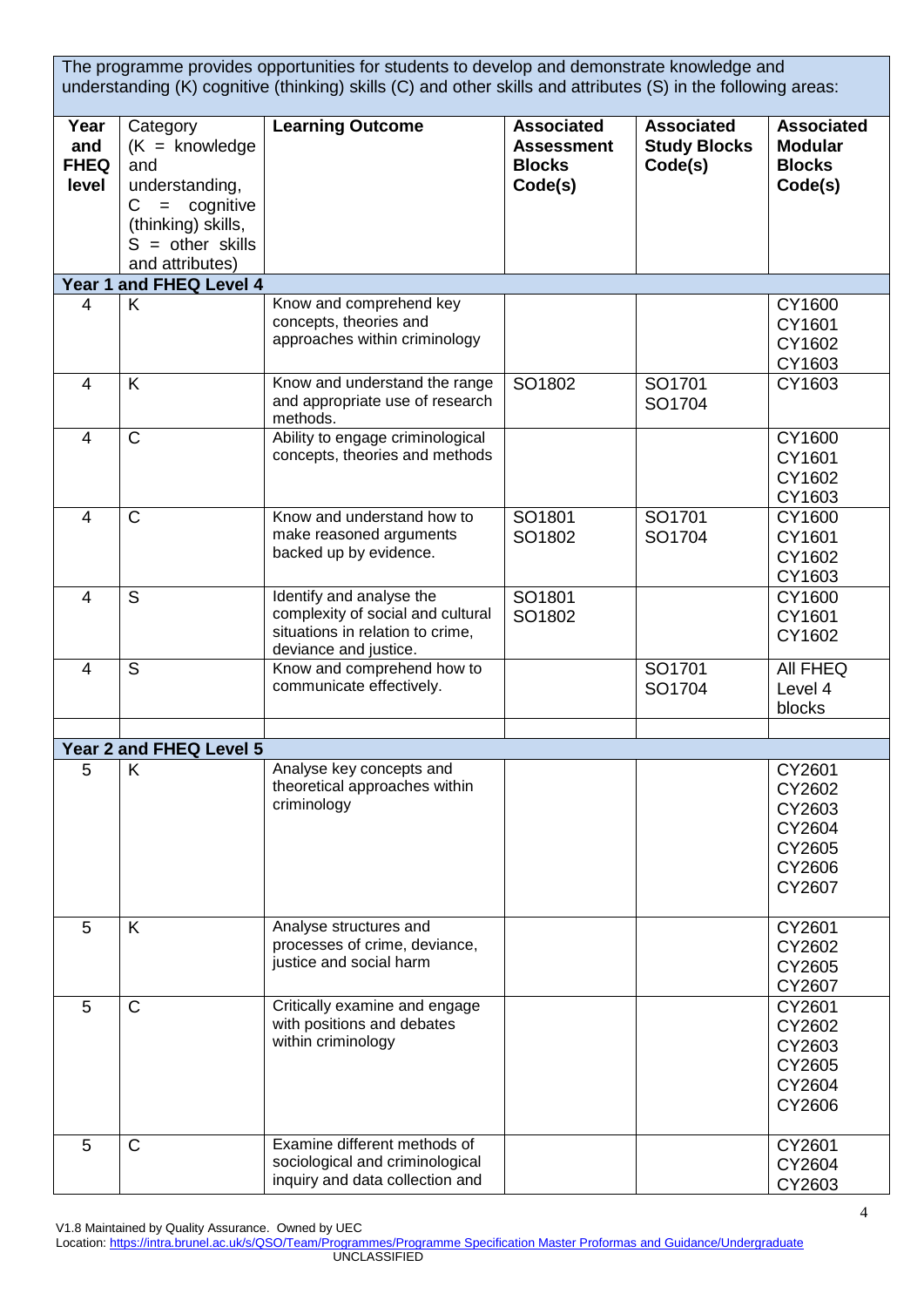|                |                         | apply them to relevant            | CY2606   |
|----------------|-------------------------|-----------------------------------|----------|
|                |                         | contemporary issues               | CY2600   |
| 5              | S                       | Effective planning and            | All FHEQ |
|                |                         | application of written            | Level 5  |
|                |                         | communication.                    | modular  |
|                |                         |                                   | blocks   |
| 5              | C                       | Analyse issues encountered in     | SO2558   |
|                |                         | an employment context from an     | SO2550   |
|                |                         | academic perspective (4yr thin    | SO2555   |
|                |                         | and thick sandwich).              |          |
| 5              | S                       | Adapt to different employment     | SO2558   |
|                |                         | environments (4yr thin-and thick  | SO2550   |
|                |                         | sandwich)                         | SO2555   |
|                |                         |                                   |          |
|                | Year 3 and FHEQ Level 6 |                                   |          |
| 6              | K                       | Synthesise and evaluate key       | CY3600   |
|                |                         | concepts and theoretical          |          |
|                |                         | approached within criminology.    | CY3601   |
|                |                         |                                   | CY3602   |
|                |                         |                                   | CY3604   |
|                |                         |                                   | CY3605   |
|                |                         |                                   |          |
| 6              | Κ                       | Synthesise and evaluate a         | CY3600   |
|                |                         | range of criminological research  | CY3603   |
|                |                         | methods in relation to their      | CY3604   |
|                |                         | applications and ethical          | CY3605   |
|                |                         | considerations.                   |          |
| 6              | C                       | Ability to construct              | CY3600   |
|                |                         | criminologically appropriate      | CY3602   |
|                |                         | questions and discuss them        | CY3603   |
|                |                         | with application to key theories. |          |
| $6\phantom{1}$ | C                       | Ability to plan, undertake and    | CY3600   |
|                |                         | produce an independent            | CY3601   |
|                |                         | evaluative criminological         | CY3605   |
|                |                         | research project.                 |          |
| 6              | S                       | Summarise and evaluate            | CY3600   |
|                |                         | criminological research.          | CY3601   |
|                |                         |                                   | CY3604   |
|                |                         |                                   | CY3605   |
|                |                         |                                   |          |
| 6              | S                       | Practice, synthesise and          | All FHEQ |
|                |                         | evaluate criminological debates.  | Level 6  |
|                |                         |                                   | modular  |
|                |                         |                                   | blocks   |
| 6              | K, C and S              | Design, manage and complete       | CY3600   |
|                |                         | a substantial and extended        |          |
|                |                         | piece of independent work that    |          |
|                |                         | critically evaluates and          |          |
|                |                         | synthesises key debates           |          |
|                |                         | within the field of criminology.  |          |
|                |                         |                                   |          |
|                |                         |                                   |          |
|                |                         |                                   |          |
|                |                         |                                   |          |
|                |                         |                                   |          |

#### **Learning/teaching strategies and methods** to enable learning outcomes to be achieved, including formative assessments

Location[: https://intra.brunel.ac.uk/s/QSO/Team/Programmes/Programme Specification Master Proformas and Guidance/Undergraduate](https://intra.brunel.ac.uk/s/QSO/Team/Programmes/Templates%20and%20Proformas/Undergraduate) **UNCLASSIFIED**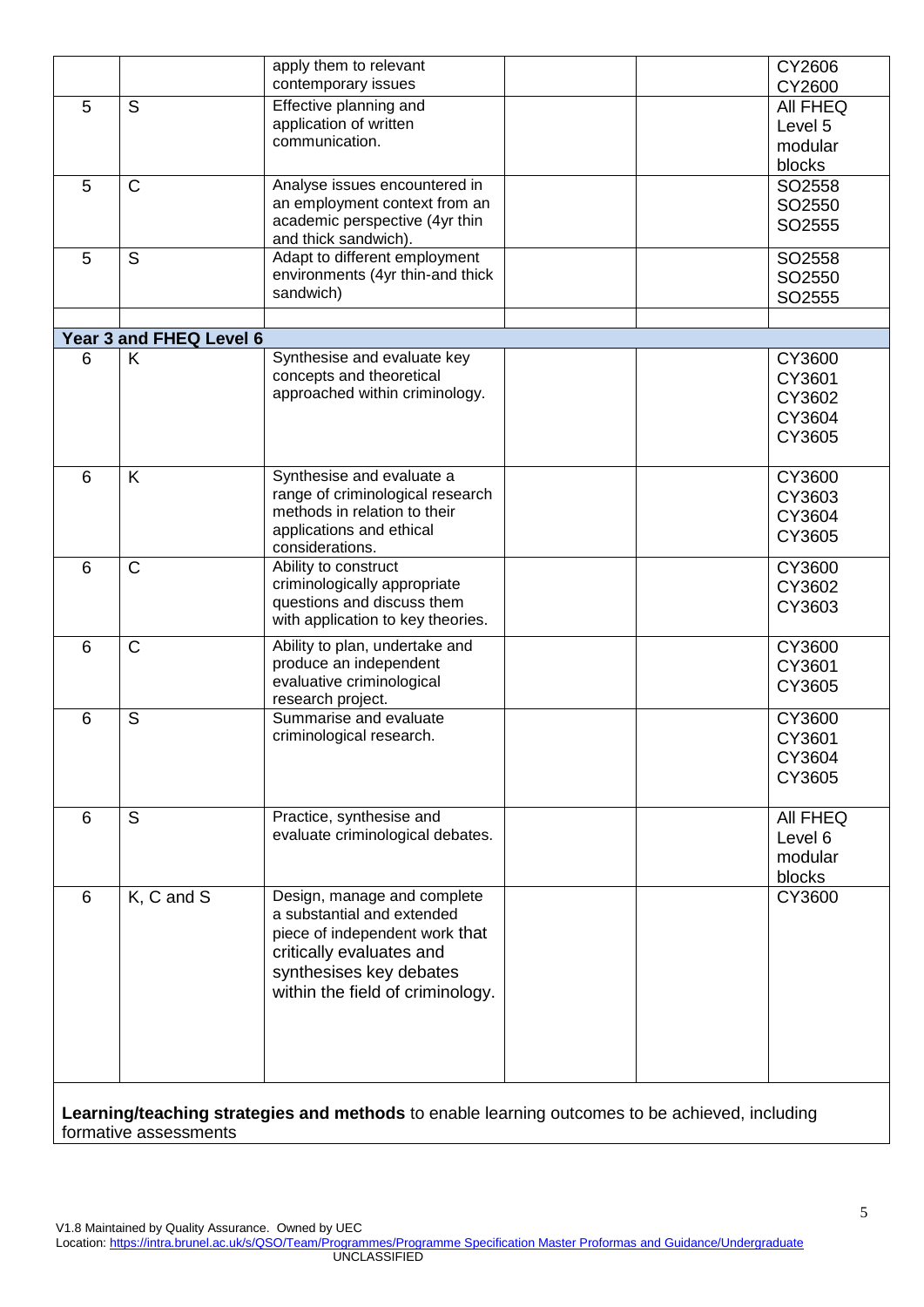## Learning strategies

We expect student learning strategies to include:

- **Enquiry** 
	- **Exploration**
- Conceptualisation
- Realisation
- Archival research
- Empirical Research & Practice-based research
- Online research
- Documentation
- Critical review

## Approach

- The curriculum and teaching and learning strategy of this programme adopts a variety of methods which reflects the contributions of individual lecturers. Collectively these rest upon a number of shared assumptions about the learning process: Learning is a social activity – students are encouraged to share knowledge, discuss ideas and aid each other in their intellectual development.
- Teaching is a joint activity with students
- Learning is interactive and co-constructive
- Teaching is a guided conversation rather than simple instruction to students
- Learning is evaluating concepts, theories and empirical data
- Teaching encourages intellectual independence on the part of students.
- Learning involves the application of conceptual and practice-based skills in group work

The aim of this curriculum is to introduce students to theories and concepts and to enable them to develop their critical understanding. In so doing we develop students skills as researchers but also as critical individuals who can build and defend a reasoned argument based on their studies, master new areas of inquiry and with analytic skills that enable them to present their findings for assessment or discussion with their peers in group activities. As students progress through each Level of the programme they experience a progressively increased learning challenge. FHEQ Level 4 utilizes study and assessment blocks to offer strong foundational theoretical, methodological and study skills. The programme sets out from a broad multidisciplinary Social Sciences content at FHEQ Level 4 where criminology students will be studying alongside sociology students in some modules as well as on criminology specific modules and then to a more focussed disciplinary content at FHEQ Level 5, and more specific thematic content at FHEQ Level 6, where students are encouraged to personalize their studies through their choice of a range of advanced optional modular blocks.

**Activities** 

Teaching and learning will normally take place in a variety of contexts:

- Lectures
- **Tutorials**
- **Seminars**
- External visits to places of relevance to modules
- Whole group interactive sessions
- Working in groups
- Weekly Journal Entries
- Comparative Analyses
- Group critiques
- Group and individual learning
- Tutor-led, participant-led, self-directed, research and study
- Use of subject-specific and generic technologies
- Resource-based learning, including library work, internet research

### **Summative assessment strategies and methods** to enable learning outcomes to be demonstrated

V1.8 Maintained by Quality Assurance. Owned by UEC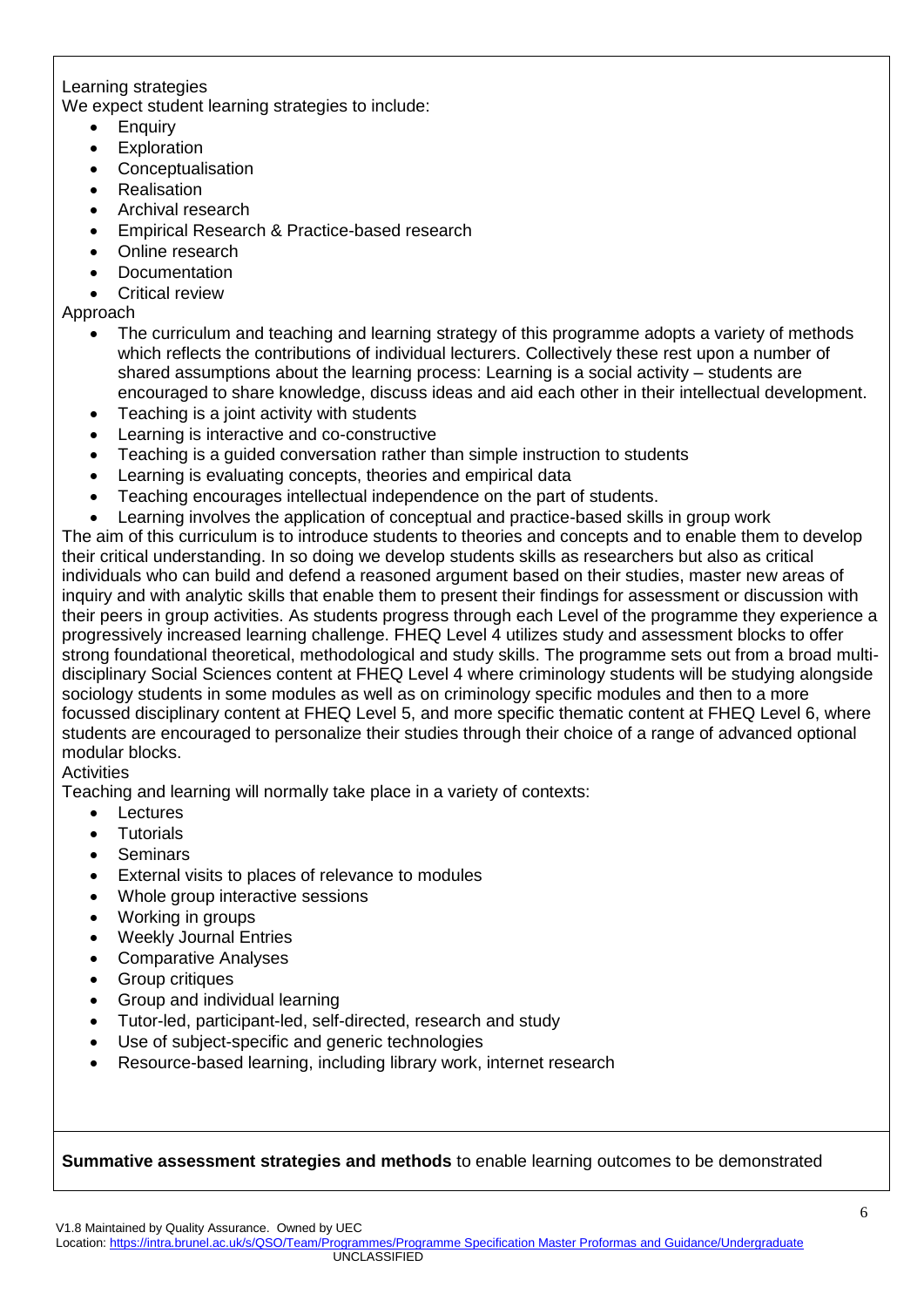Coherence exists between teaching, learning and assessment practices. Assessments will be varied but always relevant to the nature of the activity/enquiry being carried out and to the expected outcome – which may involve presentation of research, written essay, portfolio work and group participation. Assessment will be done through a variety of means to evaluate different skill sets:

- Coursework essays
- Examinations (seen and unseen)
- Individual and Group projects
- Portfolios
- Learning Contract
- Work diaries
- Reports
- Case Studies
- **Critical Reviews**
- Online assessment

Students' knowledge and understanding of learning outcomes will be studied via a range of assessment practices. This mix simultaneously will enforce a broad and comprehensive coverage of the Programme themes and the more selective, creative and skills-oriented form of understanding that will come from particular blocks. Knowledge and understanding of practice-based, research-oriented outcome will be assessed by means of reports of skill-oriented work (as with research methods) at FHEQ Level 4 and 5, and the final year dissertation at FHEQ Level 6. For the Professional Development (4yr thin- and thick sandwich) mode of study, the relationship between employment context and sociological (and media) theories will be assessed via coursework.

Foundational skills will be assessed by means of combination of modular, study and assessment blocks at FHEQ Level 4. Research and project-based skills will be assessed by means of project work and report writing for the research methods modules at FHEQ Level 4 and 5, and the final year dissertation. As students progress through each Level, they are expected to demonstrate in their assignments an increasingly sophisticated ability, creativity and independence of effort. For the 4yr thin- and thick sandwich modes of study, further skills will be assessed via coursework.

Other skills will be assessed by means of for instance essays, critical reviews, portfolios, oral presentations, examinations, and, most significantly, the final year dissertation project. Employability, and the related skills of self-reliance and self-discipline are also taught across all Levels.

### **25. Programme Structure, progression and award requirements**

Programme structures and features: levels, assessment blocks, credit and progression and award requirements

- **Compulsory block:** one which all students registered for the award are required to take as part of their programme of study. These will be listed in the left hand column;
- **Optional block:** one which students choose from an 'option range'. These will be listed in the right hand column**;**
- A **core assessment** is an assessment identified within an assessment block or modular block (either compulsory or optional) which must be passed (at grade D- or better) in order to be eligible to progress and to be eligible for the final award. All core assessments must be specified on the programme specification next to the appropriate assessment or modular block:

V1.8 Maintained by Quality Assurance. Owned by UEC

Location[: https://intra.brunel.ac.uk/s/QSO/Team/Programmes/Programme Specification Master Proformas and Guidance/Undergraduate](https://intra.brunel.ac.uk/s/QSO/Team/Programmes/Templates%20and%20Proformas/Undergraduate) UNCLASSIFIED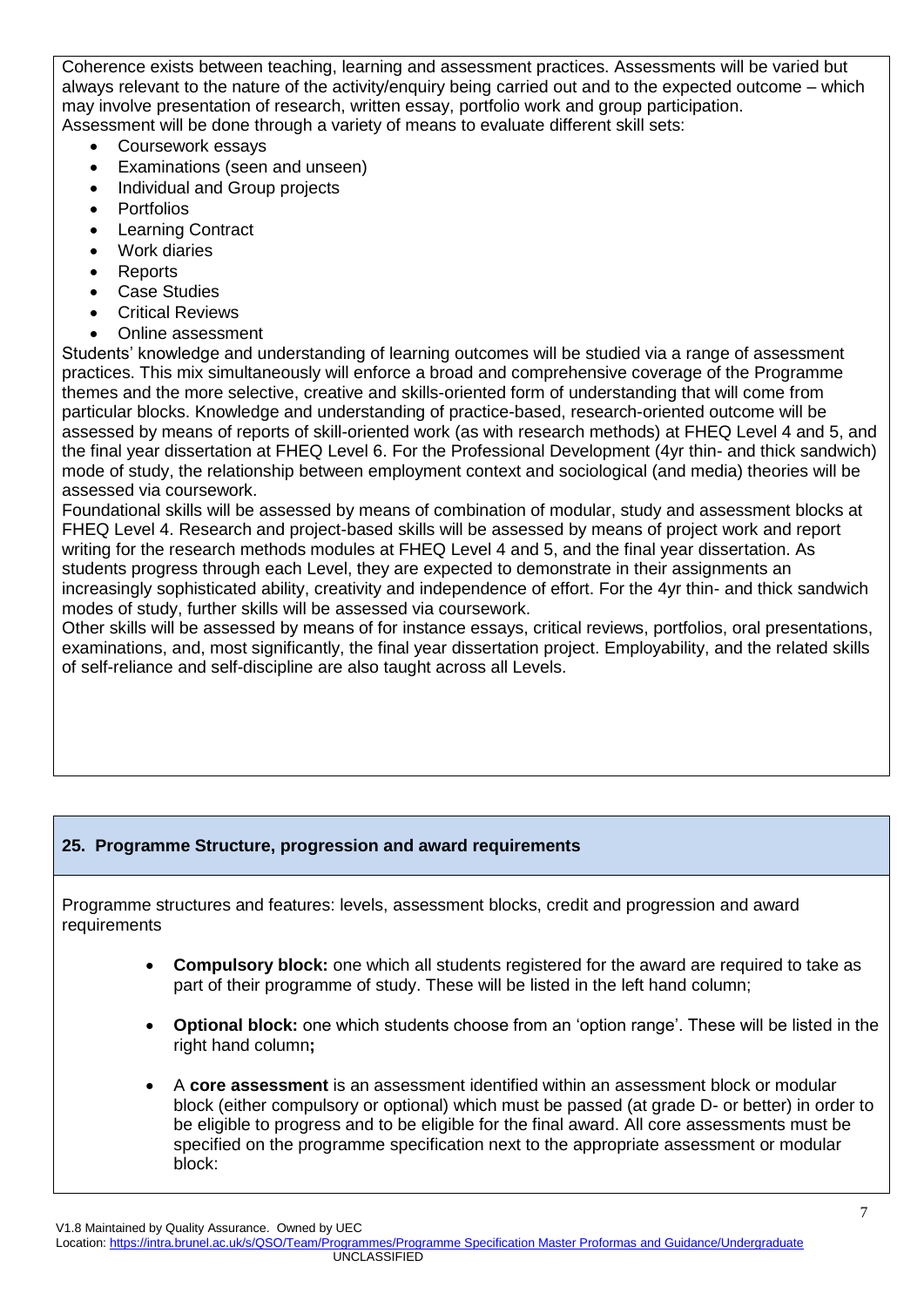Where students are expected to pass the block at D- or better, but not necessarily all elements, then the block itself is core. e.g. AB3000 Project (40) Core: Block Where only some elements of assessments are required to be passed at D- or better, these will be identified by listing each element that is core e.g. ABXXX1 Title (XX credits) Core: 1 & 4 Where students are expected to pass all assessments in a block then this will be identified. By setting the assessment this way, students are also required to pass the block by default. This will be identified thus: e.g. ABXXXX Title (XX credits) Core: All, Block • A **non-core assessment** does not have to be passed at grade D- or better, but must be better than a grade F, in order to progress and to be eligible for the final award.

| <b>E</b> oundation<br>oundation Level <sup>.</sup> |  |
|----------------------------------------------------|--|
| N/A                                                |  |

| Year 1 and FHEQ Level 4                                            |                                                        |  |  |
|--------------------------------------------------------------------|--------------------------------------------------------|--|--|
| Compulsory assessment block codes, titles and<br>credit            | Optional assessment block codes, titles and<br>credits |  |  |
| All assessment blocks are 20 credits unless<br>otherwise specified |                                                        |  |  |
| SO1801 Portfolio: Culture and Society                              |                                                        |  |  |
| SO1802 Reflexive Journal: Identity & Power                         |                                                        |  |  |
|                                                                    |                                                        |  |  |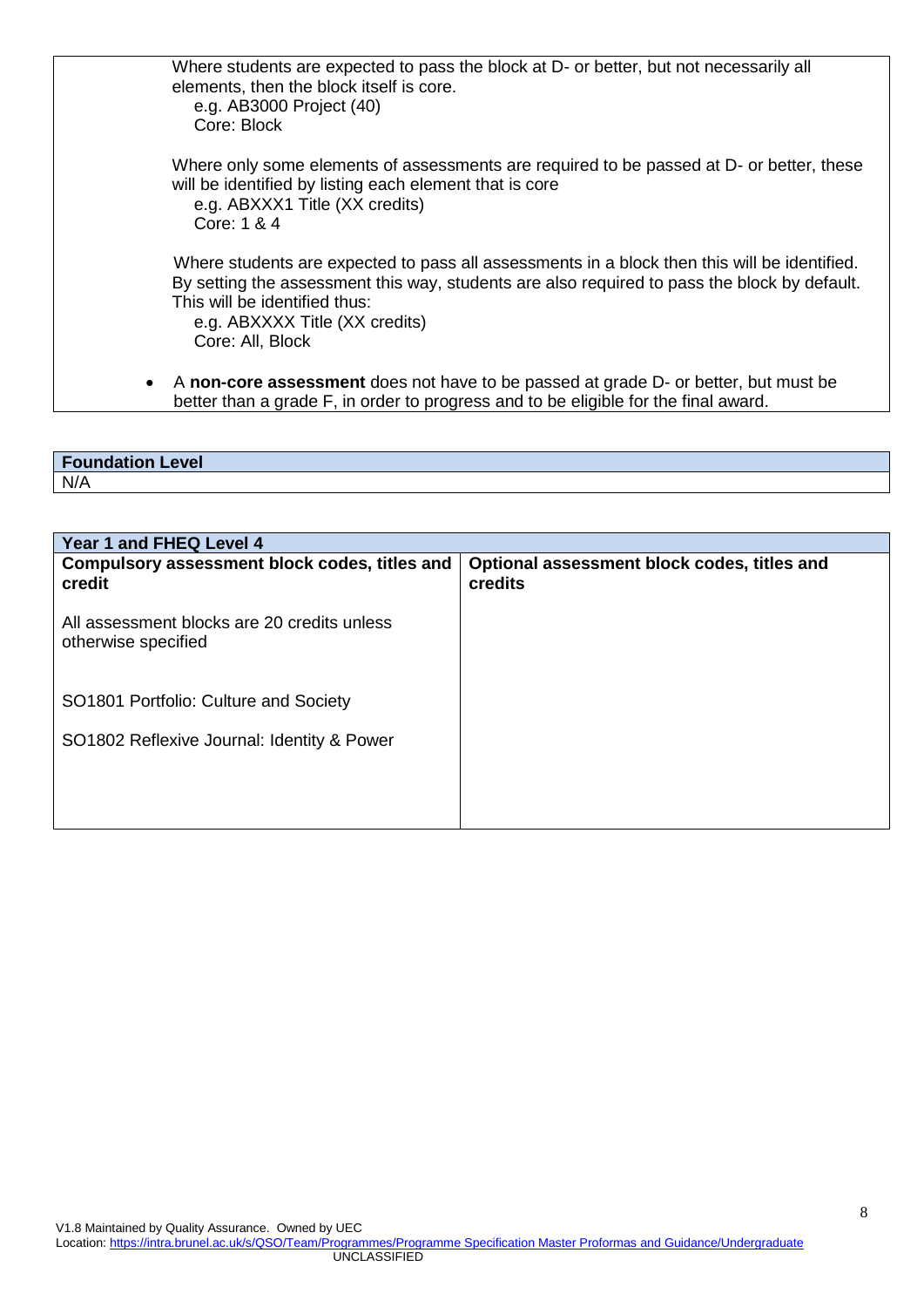| Compulsory study block codes, titles and<br>credit volume                                                                      | Optional Study block codes, titles and credit<br>volume |
|--------------------------------------------------------------------------------------------------------------------------------|---------------------------------------------------------|
| All study block codes, titles and credits                                                                                      |                                                         |
| SO1701 Researching Culture & Society (Methods<br>$I)$ (10c) (TERM 1)                                                           |                                                         |
| SO1704 Exploring Identity & Power (Methods II)<br>$(10c)$ (TERM 2)                                                             |                                                         |
| SO1702 Becoming an Independent Learner:<br>Culture & Society (Skills I) (10c) (TERM 1)                                         |                                                         |
| SO1705 Becoming a Critical Scholar: Identity &<br>Power (Skills II) (10c) (TERM 2)                                             |                                                         |
| SO1555 Sociology and Communications Pre-<br>Placement (available only to those undertaking the<br>L5 thick sandwich placement) |                                                         |
|                                                                                                                                |                                                         |
|                                                                                                                                |                                                         |
|                                                                                                                                |                                                         |
| Compulsory modular block codes, titles and<br>credits                                                                          | Optional modular block codes, titles and credits        |
|                                                                                                                                |                                                         |
| All modular blocks are 20 credits unless otherwise<br>specified                                                                |                                                         |
| CY1600 Key Ideas in Criminology I                                                                                              |                                                         |
| CY1601 Key Ideas in Criminology II                                                                                             |                                                         |
| CY1602 Crime, Media and Society                                                                                                |                                                         |
| CY1603 Institutions of the Criminal Justice System                                                                             |                                                         |
|                                                                                                                                |                                                         |
|                                                                                                                                |                                                         |
| Year 1 and FHEQ Level 4 Progression and Award Requirements                                                                     |                                                         |
|                                                                                                                                |                                                         |

# **As per [Senate Regulation 2](http://www.brunel.ac.uk/about/administration/senate-regulations)**

| Year 2 and FHEQ Level 5                                                                                |         |
|--------------------------------------------------------------------------------------------------------|---------|
| Compulsory assessment block codes, titles and   Optional assessment block codes, titles and<br>credits | credits |

V1.8 Maintained by Quality Assurance. Owned by UEC

Location[: https://intra.brunel.ac.uk/s/QSO/Team/Programmes/Programme Specification Master Proformas and Guidance/Undergraduate](https://intra.brunel.ac.uk/s/QSO/Team/Programmes/Templates%20and%20Proformas/Undergraduate) UNCLASSIFIED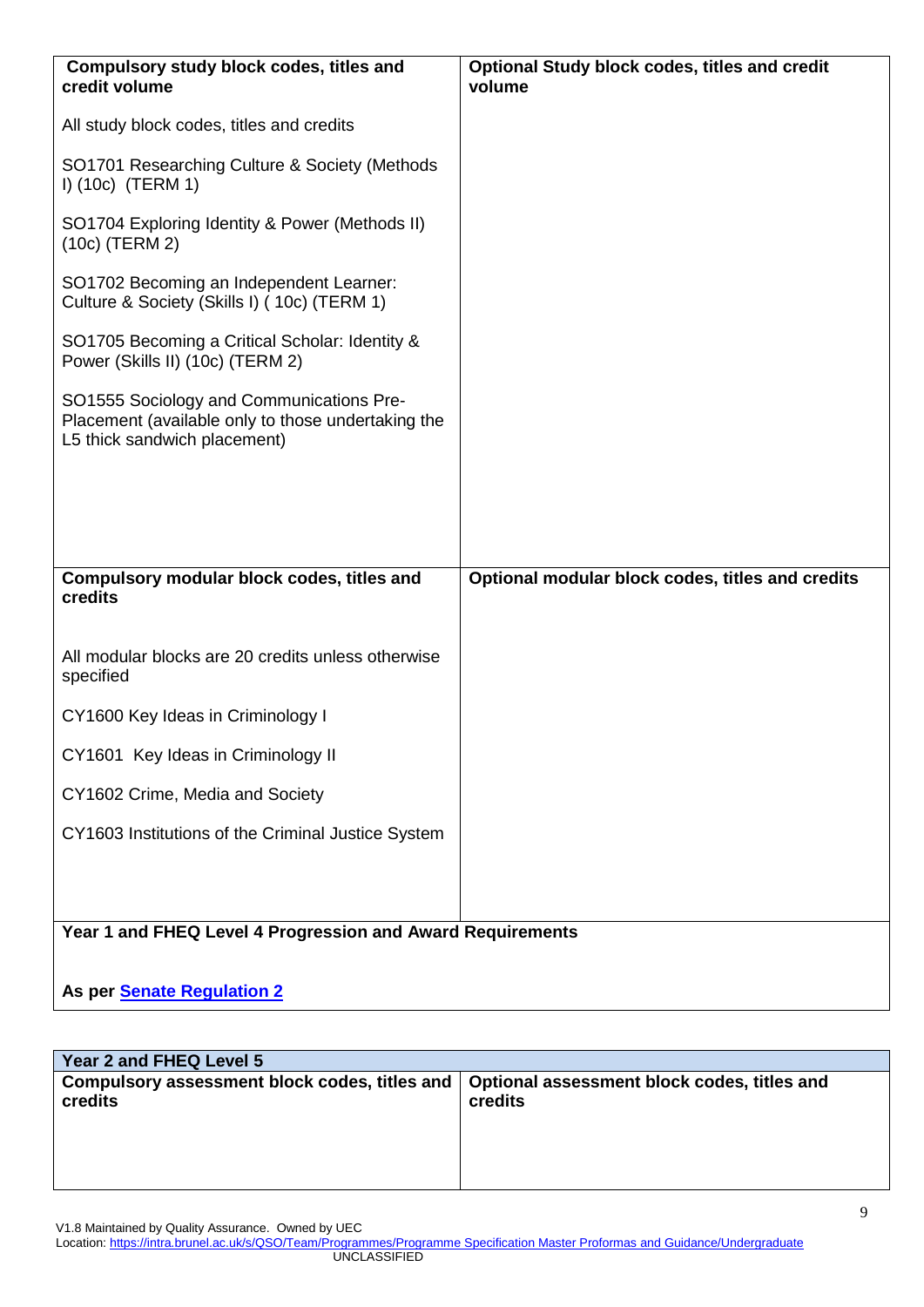| Compulsory study block codes, titles and<br>credit volume                                                                                                                                                                                         | Optional Study block codes, titles and credit<br>volume                                                                                                                                                                                                |
|---------------------------------------------------------------------------------------------------------------------------------------------------------------------------------------------------------------------------------------------------|--------------------------------------------------------------------------------------------------------------------------------------------------------------------------------------------------------------------------------------------------------|
| SO2554 Sociology & Communications Pre-<br>Placement (Thick) (0c)<br>(available only to those undertaking the L2 thick<br>sandwich placement)                                                                                                      |                                                                                                                                                                                                                                                        |
| Compulsory modular block codes, titles and<br>credits                                                                                                                                                                                             | Optional modular block codes, titles and credits                                                                                                                                                                                                       |
| All modular blocks are 20 credits unless otherwise<br>specified                                                                                                                                                                                   | Optional modular Block codes, titles and Credits<br>All modular Blocks are 20 credits unless otherwise<br>specified                                                                                                                                    |
| CY2600 Research Methods<br>CY2601 Crime and Deviance in Society<br>CY2602 Crime, Control and Punishment                                                                                                                                           | 60 Credits from:                                                                                                                                                                                                                                       |
| Placement (4yr thin sandwich):<br>FHEQ Level 5 Year 2: CRM 2601 Crime and<br>Deviance in Society and 40 credits of options<br>FHEQ Level 5 Year 3: CY2600 Research Methods,<br>CY2602 Crime, Control and Punishment and 20<br>credits of options. | CY2603 Race, Crime and Social Harm<br>CY2604 Visual Criminology: Crime, Justice and<br>Images<br>CY2605 Youth Crime and Youth Justice<br>CY2606 Gangs, Street Culture and Crime<br>CY2607 Home, Housing and Social Harm<br>CO2030 Global Communication |
| Year 2 and FHEQ Level 5 Progression and Award Requirements                                                                                                                                                                                        |                                                                                                                                                                                                                                                        |
| Ac nor Sangta Daquistion 2                                                                                                                                                                                                                        |                                                                                                                                                                                                                                                        |

**As per [Senate Regulation 2](http://www.brunel.ac.uk/about/administration/senate-regulations)**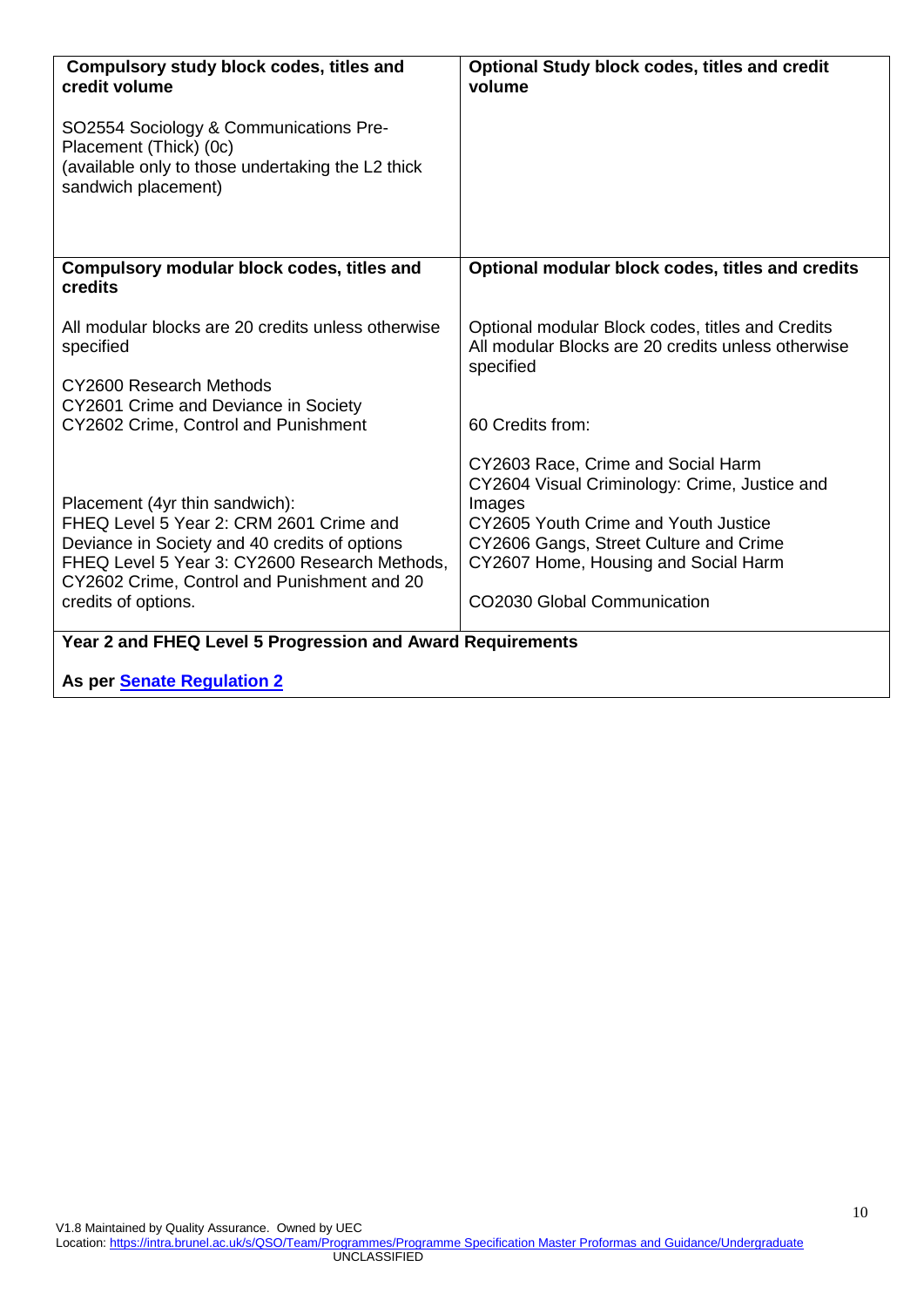| Year 2 and FHEQ Level 5 - Sandwich Placement                                                                                                                                                                                                                                                                               |                                                         |  |  |  |
|----------------------------------------------------------------------------------------------------------------------------------------------------------------------------------------------------------------------------------------------------------------------------------------------------------------------------|---------------------------------------------------------|--|--|--|
| Compulsory assessment block codes, titles and<br>credits                                                                                                                                                                                                                                                                   | Optional assessment block codes, titles and<br>credits  |  |  |  |
| Compulsory study block codes, titles and<br>credit volume                                                                                                                                                                                                                                                                  | Optional study block codes, titles and credit<br>volume |  |  |  |
| Compulsory modular block codes, titles and<br>credits                                                                                                                                                                                                                                                                      | Optional modular block codes, titles and credits        |  |  |  |
| Thin Sandwich students only:<br>SO2550 Sociology & Communications Placement-1<br>$(Think)$ (60c)<br>Core: Block<br>SO2555 Sociology & Communications Placement-2<br>$(Think)$ (60c)<br>Core: Block<br><b>Thick Sandwich students only:</b><br>SO2558 Sociology & Communications Placement<br>(Thick) (120c)<br>Core: Block |                                                         |  |  |  |
| Year 2 and FHEQ Level 5 Placement Progression and Award Requirements                                                                                                                                                                                                                                                       |                                                         |  |  |  |

#### **As per [Senate Regulation 2](http://www.brunel.ac.uk/about/administration/senate-regulations)**

For BSc Criminology with Placement, (SO2550 and SO2555 together, or SO2558) will contribute 25% of the Year 2 and FHEQ Level 5 profile and 8.3% of the overall degree calculation

| Year 3 and FHEQ Level 6                          |                                               |
|--------------------------------------------------|-----------------------------------------------|
| <b>Compulsory assessment block codes, titles</b> | Optional assessment block codes, titles and   |
| and credits                                      | credits                                       |
| Compulsory study block codes, titles and         | Optional study block codes, titles and credit |
| credit volume                                    | volume                                        |